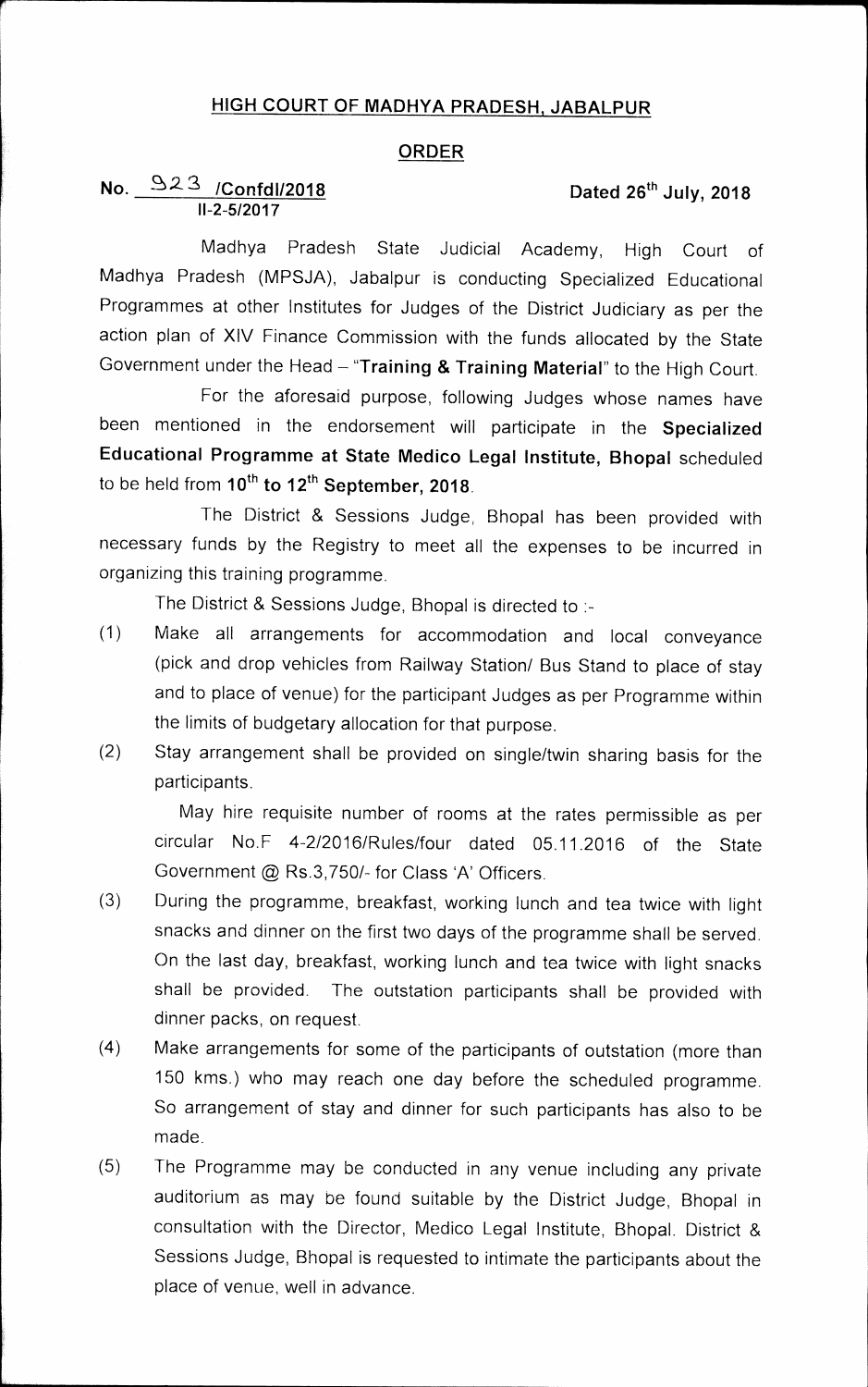- (6) Depute one Judicial Magistrate/ District Registrar for over-seeing the arrangements of this programme. Officers whose services are utilized for the purpose of the programmes shall be paid honorarium as per High Court Order dated 26.08.2016.
- (7) To contact the Director, State Medico Legal Institute, Bhopal for further necessary details. **Tel: (0) 0755-2540588, email:- dirmedlegal@nic.in**
- (8) The District Judge, Bhopal shall make all payments within seven days of the programme and forward the details with copies of bills to the Director, MPSJA.
- (9) The participants attending State Medico Legal Institute shall submit their T.A. bills to the concerned District Judge for reimbursement. The concerned District Judge is authorized to reimburse the T.A. Bills as per the rules out of the funds allocated for the purpose.

**BY ORDER OF HON'BLE THE CHIEF JUSTICE** 

**(ARVIND KUMAR SHUKLA) \$,REGISTRAR GENERAL** 

Endt. No. 324 /Confdl/2018 **Dated 26<sup>th</sup> July, 2018 <sup>11</sup>-2-5/2017** 

Copy forwarded to :-

- 1. Principal Secretary, Government of M.P., Law & Legislative Affairs Department, Vindhyachal Bhawan, Bhopal.
- 2
- 1. Shri Rajaram Badodiya, XII Additional District Judge, Jabalpur
- 2. Shri Rupesh Sharma, I Additional District Judge, Dabra, District Gwalior
- 3. Shri Raj Kumar Verma, III Additional District Judge, Dhar
- 4. Shri Sanjay Kumar Jain (Jr.1), X Additional District Judge, Gwalior
- 5. Smt. Niharika Singh, ASJ, Special Court No. 1, Bhopal
- 6. Shri Ravindra Pratap Singh Chundawat, VI Additional District Judge, Bhopal
- 7. Smt. Deepaii Sharma, I Additional District Judge, Khandwa
- 8. Shri Anurag Dwivedi, I Additional District Judge, Panna
- 9. Smt. Surekha Mishra, Additional District Judge, Goharganj, District Raisen
- 10. Shri Raghvendra Singh Chouhan, ASJ, Special Court No.7, Indore
- 11. Smt. Kavita Verma, I Additional District Judge, Katni
- 12. Shri Vaibhav Vikas Sharma, VI Additional District Judge, Morena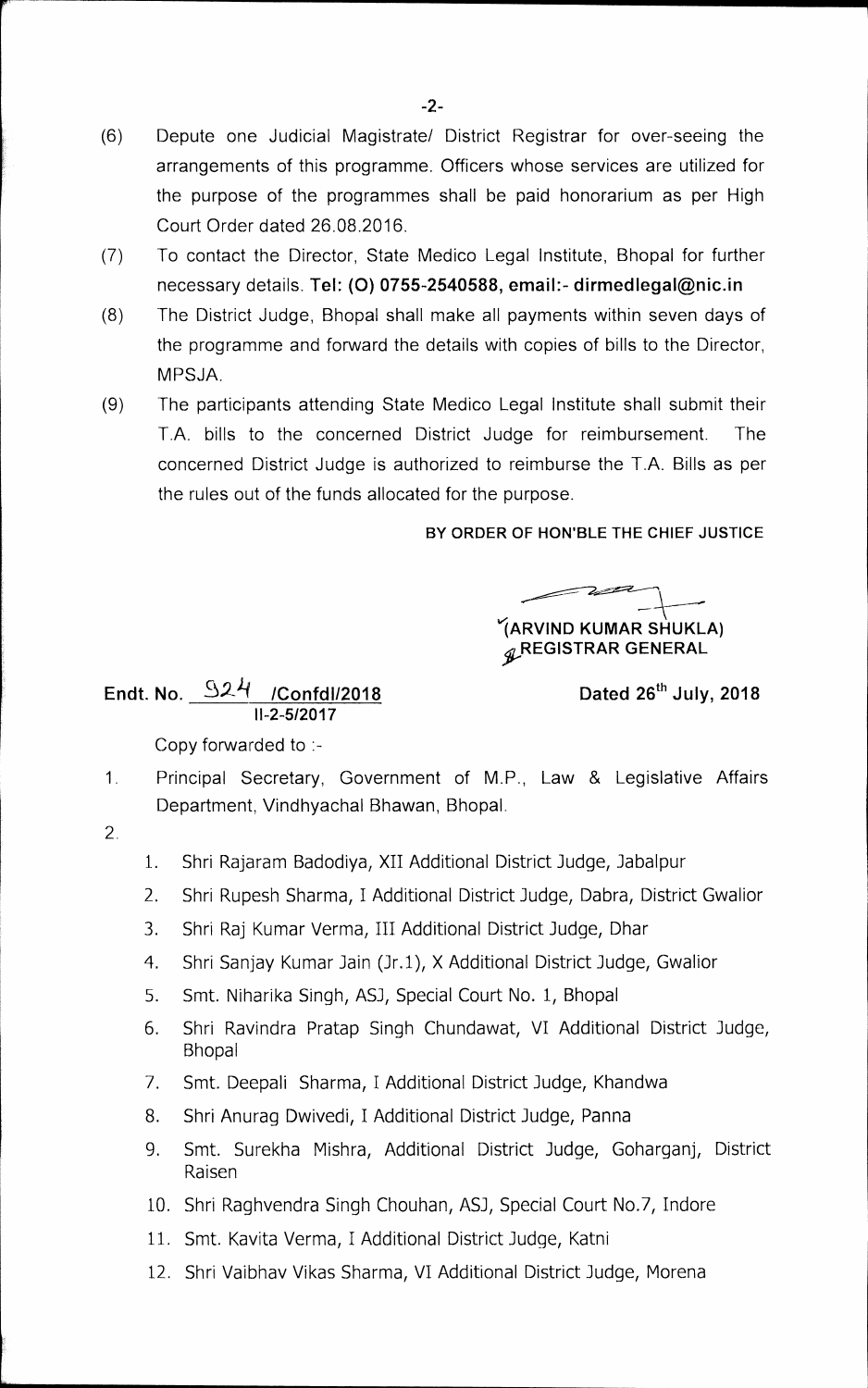- 13. Shri Deepak Bansal, Additional District Judge, Itarsi, District Hoshangabad
- 14. Shri Arun Shrivastava, II Additional District Judge, Harda
- 15. Shri Rakesh Kumar Singh (Jr.), II Additional District Judge, Alirajpur
- 16. Shri Sushil Kumar, XVIII Additional District Judge, Indore
- 17. Shri Sanjay Shrivastava, I Additional District Judge, Rajgarh
- 18. Shri Sunil Maivi, II AJ to I Additional District Judge, Jhabua
- 19. Smt. Nisha Gupta, II Additional District Judge, Mandsaur
- 20. Shri Narendra Patel, II Additional District Judge, Burhanpur
- 21. Shri Ashish Shrivastava (Sr.), VI Additional District Judge, Guna
- 22. Shri Satish Kumar Gupta, I Additional District Judge, Gohad, District Bhind
- 23. Shri Vikas Bhatele, IV Additional District Judge, Dewas
- 24. Shri Prakash Kaser, II Additional District Judge, Mandla
- 25. Shri Sandeep Shrivastava, IV Additional District Judge, Damoh
- 26. Shri Rupesh Kumar Gupta, III Additional District Judge, Mandsaur
- 27. Shri Kamlesh Kumar Itawadia, I Additional District Judge, Betul
- 28. Shri Ashutosh Agrawal, III Additional District Judge, Barwani
- 29. Shri Vivek Patel, III Additional District Judge, Narsinghpur
- 30. Shri Praveen Shivhare, II Additional District Judge, Barwaha, District Mandleshwar

**With a direction to participate in the Specialized Educational Programme at State Medico Legal Institute, Bhopal from**  10<sup>th</sup> to 12<sup>th</sup> September, 2018. The participant Judges should report at 09:30 AM sharp on 10<sup>th</sup> September, 2018 to the Director, State Medico **Legal Institute, Bhopal.** 

- 3 The participant Judges (except from District Headquarters, Bhopal) shall be entitled for Travelling Allowance as per entitlement under the Rules.
- 4 The participant Judges shall be provided with accommodation at Bhopal and for local conveyance, only pick and drop vehicles from Railway Station/ Bus Stand to place of stay on arrival/departure and to place of venue during training by the District & Sessions Judge, Bhopal.
- 5 The participants are further directed to contact District & Sessions Judge, Bhopal regarding arrangements of stay and local conveyance.
- 6. The officers nominated are directed to arrange their Board Diary in such a manner that no case is listed on the dates, on which they are directed to attend this training. If, cases have already been fixed for the said dates, summons should not be issued and if Summons are issued, the parties should be informed about the change in dates.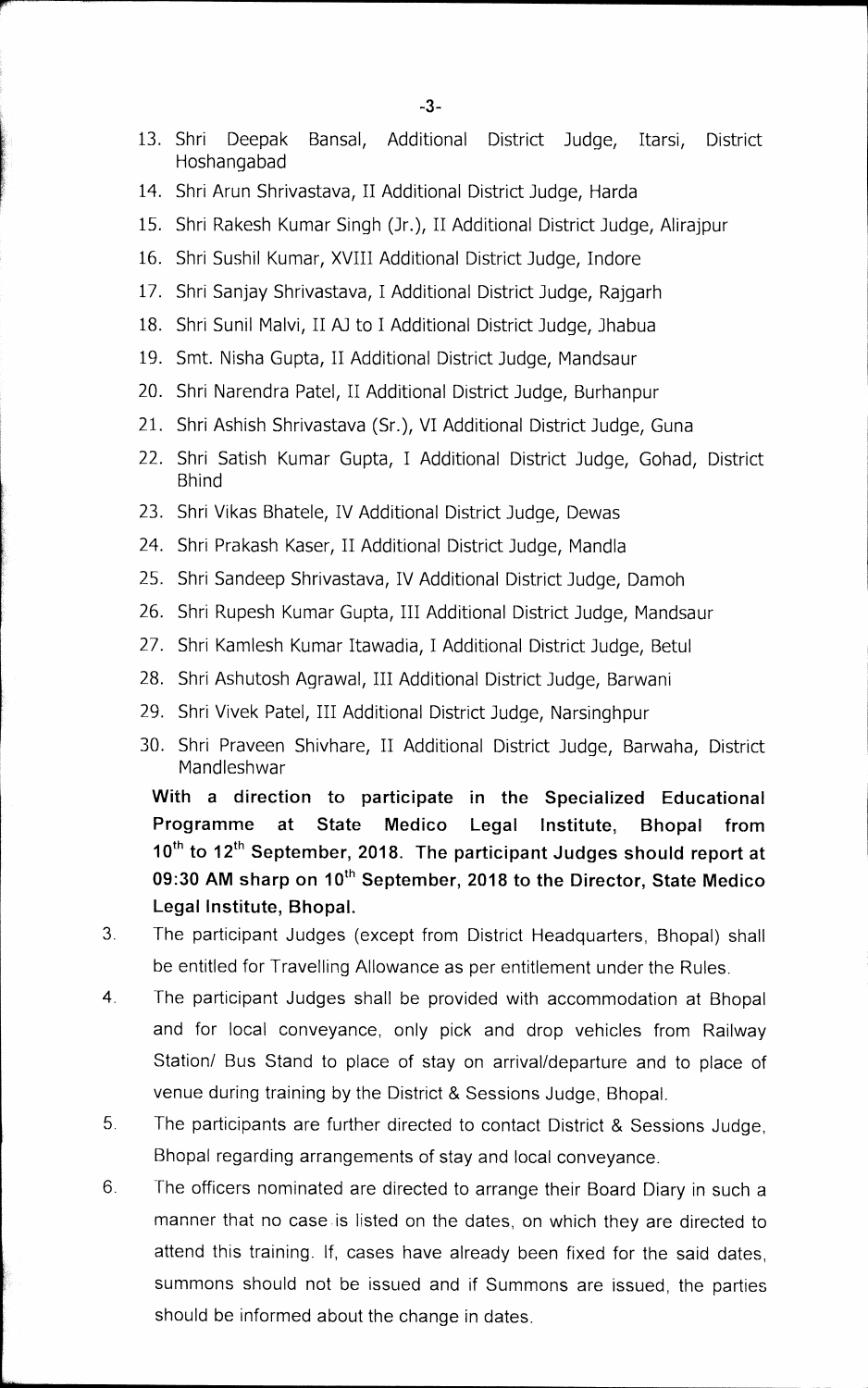- 7 The participant Judges should not seek any adjustment or exemption unless it is a case of *vis-major.*
- 8. After completing the Training, the participant Judges are requested to intimate the Registry about their participation.
- 9 The District & Sessions Judge, Jabalpur/ Gwalior/ Dhar/ Bhopal/ Khandwa/ Panna/ Raisen/ Indore/ Katni/ Morena/ Hoshangabad/ Harda/ Alirajpur/ Rajgarh/ Jhabua/ Mandsaur/ Burhanpur/ Guna/ Bhind/ Dewas/ Mandla/ Damoh/ Betul/ Barwani/ Narsinghpur/ Mandleshwar for information.
- 10. Budgetary allocation of **Rs.7,10,000/-** will be made to the District & Sessions Judge, Bhopal vide a separate order of the High Court to meet the expenses of Specialized Educational Programme from 10<sup>th</sup> to 12<sup>th</sup> September, 2018.
- 11. Budgetary allocation for reimbursement of TA/fuel expenses of participant judges from the respective districts will be made to the District and Sessions Judge, Jabalpur/ Gwalior/ Dhar/ Khandwa/ Panna/ Raisen/ Indore/ Katni/ Morena/ Hoshangabad/ Harda/ Alirajpur/ Rajgarh/ Jhabua/ Mandsaur/ Burhanpur/ Guna/ Bhind/ Dewas/ Mandla/ Damoh/ Betul/ Barwani/ Narsinghpur/ Mandieshwar vide a separate order of the High Court.
- 12. Registrar (I.T.), High Court of Madhya Pradesh, Jabalpur, for sending copy of order by e-mail to following Judicial Officers:-
	- 1 District Judge (Inspection), High Court Premises, Jabalpur/ District Judge (Inspection), J.E.-1, Judges Enclave, Residency Area, Indore-452001./ District Judge (Inspection), 28/B, Race-course Road, Opposite Maila Ground, Gwalior (M.P.), for information.
	- 2. Principal Registrar, High Court of M.P., Bench Indore, for information
	- 3. Principal Registrar, High Court of M.P., Bench at Gwalior, New High Court Building, City Centre, Gwalior, for information.
	- 4. Member Secretary, M.P. State Legal Services Authority, 574, South Civil Lines, Jabalpur, for information.
	- 5. Principal Registrar (Judicial)/ (Vigilance)/ (i.L.R. & Examination), High Court of M.P., Jabalpur, for information.
	- 6 Member Secretary, State Court Management System Committee, High Court of M.P., Jabalpur, for information.
	- Registrar (i&L)/ (District Establishment)/ (Judicial-I)/ (Judicial-11)! (Administration)/ (Exam & Labour Judiciary)/ Officer on Special Duty/ Registrar/Secretary, High Court Legal Service Committee, High Court of Madhya Pradesh, Jabalpur, for information.